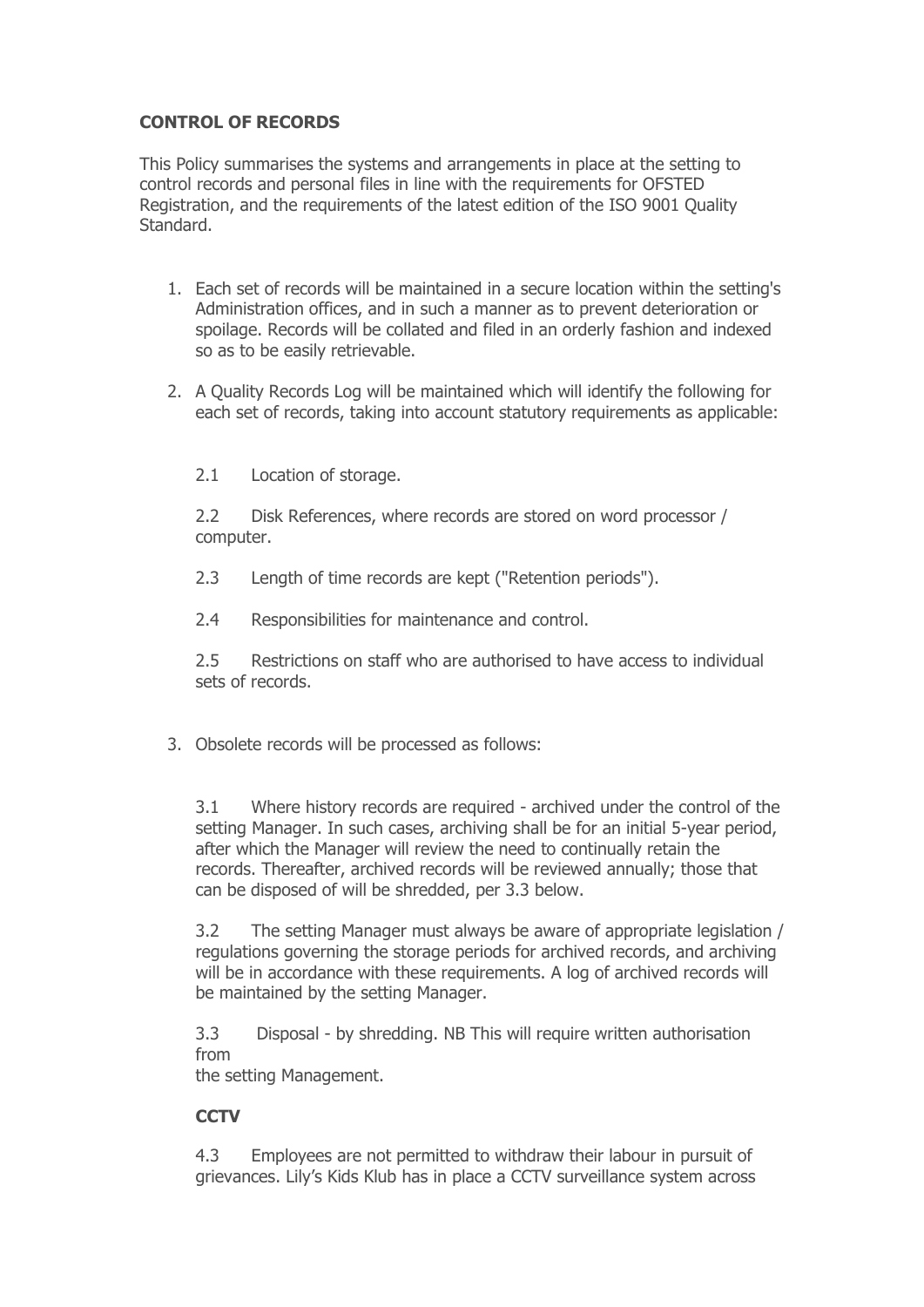various locations on the premises. Images are not monitored all the time but they are recorded centrally and will be used in strict accordance with this policy.

The system is owned by the setting. The setting Management team is responsible for ensuring this policy is implemented.

The setting Management team may be contacted as follows: Bridget Nicol Office 020 8674 8678 or 07958 346 058 Josephine Showers Red Room 020 8674 8678 or 07983 626 627

Bridget Nicol (pre-school manager) is responsible for ensuring compliance with the policy and the procedures it contains.

### **DATA PROTECTION ACT 1998:**

CCTV recording, if it shows a recognisable person, is Personal Data and is covered by the Data Protection Act. This policy is associated with the setting's Data Protection Policy, the provisions of which should be adhered to at all times.

### **1. THE SYSTEM**

The system comprises 6 fixed position cameras, a monitor, digital hard drive recorder and 1 public information signs.

Cameras are located at strategic points on the premises, principally at the hallway, red room, blue room, learning room and the lower ground hall.

No camera is hidden from view and all will be prevented from focussing on areas of private accommodation. Signs are prominently placed at entrance and exit points of the site to inform staff, pupils, parents, visitors and members of the public that a CCTV installation is in use. The digital recorder and single monitor screen are located in the nursery office. Although every effort has been made to ensure maximum effectiveness of the limited system it is not possible to guarantee that the system will detect every incident taking place on the site.

#### **2. PURPOSE OF THE SYSTEM**

The system has been installed by the setting with the primary purpose of monitoring

- staff interaction with children
- ensure that children are appropriately cared for
- facilitate the identification of any activities / event which might warrant disciplinary proceedings being taken against staff and assist in providing evidence to the setting Manager.
- reducing the treat of a child being abducted
- damage to the building
- theft
- assist in the prevention and detection of crime;
- helping to ensure the safety of all the users, staff, pupils, parents and visitors, consistent with respect for the individual's privacy.
- Deter those having criminal intent
- Identify any activities which might warrant disciplinary proceedings being taken against staff, pupils, parents or visitors and assist in providing evidence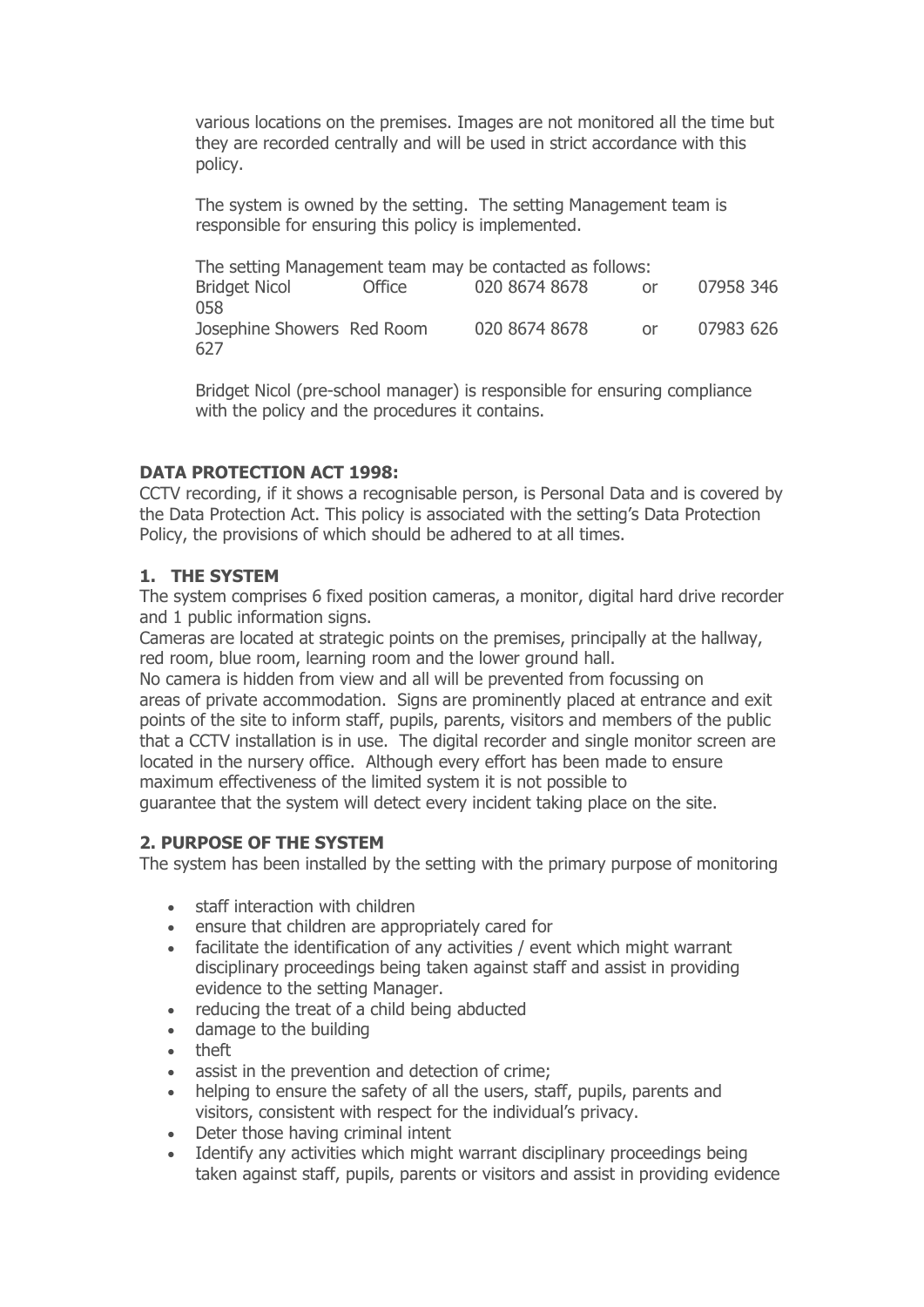to the setting and to the individuals against whom disciplinary action is, or is threatened to be taken.

The system will not be used to: Provide images for the world-wide-web; Record sound.

## **3. THE DIGITAL RECORDER**

Images captured by the system will be recorded and reviewed (in the event of an incident) at the location of the recorder and its monitor. The monitor will not be visible to staff who are not authorised to view the images. The VDU monitoring screen is turned off at the end of the working day. Access to the recording system will be strictly limited to the Management team, police officers and other individuals granted access on a case-by-case basis, with written authorisation from the Manager / Proprietor. In an emergency and where it is not reasonably practicable to secure prior authorisation, access may be granted by a member of the nursery management team, to persons with a legitimate reason to access the system. The identity of any visitor must be checked before access is allowed.

## **4. ADMINISTRATION AND PROCEDURES**

The administration of the system is the responsibility of the Management team. It is recognised that images are sensitive material and subject to the Data Protection Act 1998; the Manager / Proprietor is responsible for ensuring day to day compliance with the Act. All recorded data will be handled in strict accordance with this policy and the procedures that form part of it.

## **5. STAFF**

All staff involved with the CCTV system will be made aware of the sensitivity of handling CCTV images and recordings. The Manager / Manager will ensure that these individuals are fully briefed in respect of the operation and administration of the CCTV system.

### **6. RECORDING**

Digital recordings are made using digital data to the hard drive supplied with the system. Incidents are recorded in real time. When the hard drive is full the system automatically overwrites the earliest recorded images. (This could be every month) The hard drive will be inspected annually, as advised by the suppliers, for surface defects. A log of such checks will be kept. Hard drives used will remain the property of the setting until disposal and destruction.

### **7. ACCESS TO IMAGES**

All access to images will be recorded in the Access Log, as shown in the Appendix. Any visitor with the authority to access the images must complete and sign the Access Log. Access to images for staff other than those specified in 3 is restricted to that staffs that needs to have access in accordance with the purposes of the system. Disclosure of recorded material will only be made to third parties in strict accordance with the purposes of the system and in compliance of the Data Protection Act 1998, after a correctly

authorised and served documentation is received. Such access will be limited to:

- Law enforcement and government agencies where images recorded would assist in a criminal enquiry or the prevention of terrorism and disorder;
- Prosecution agencies;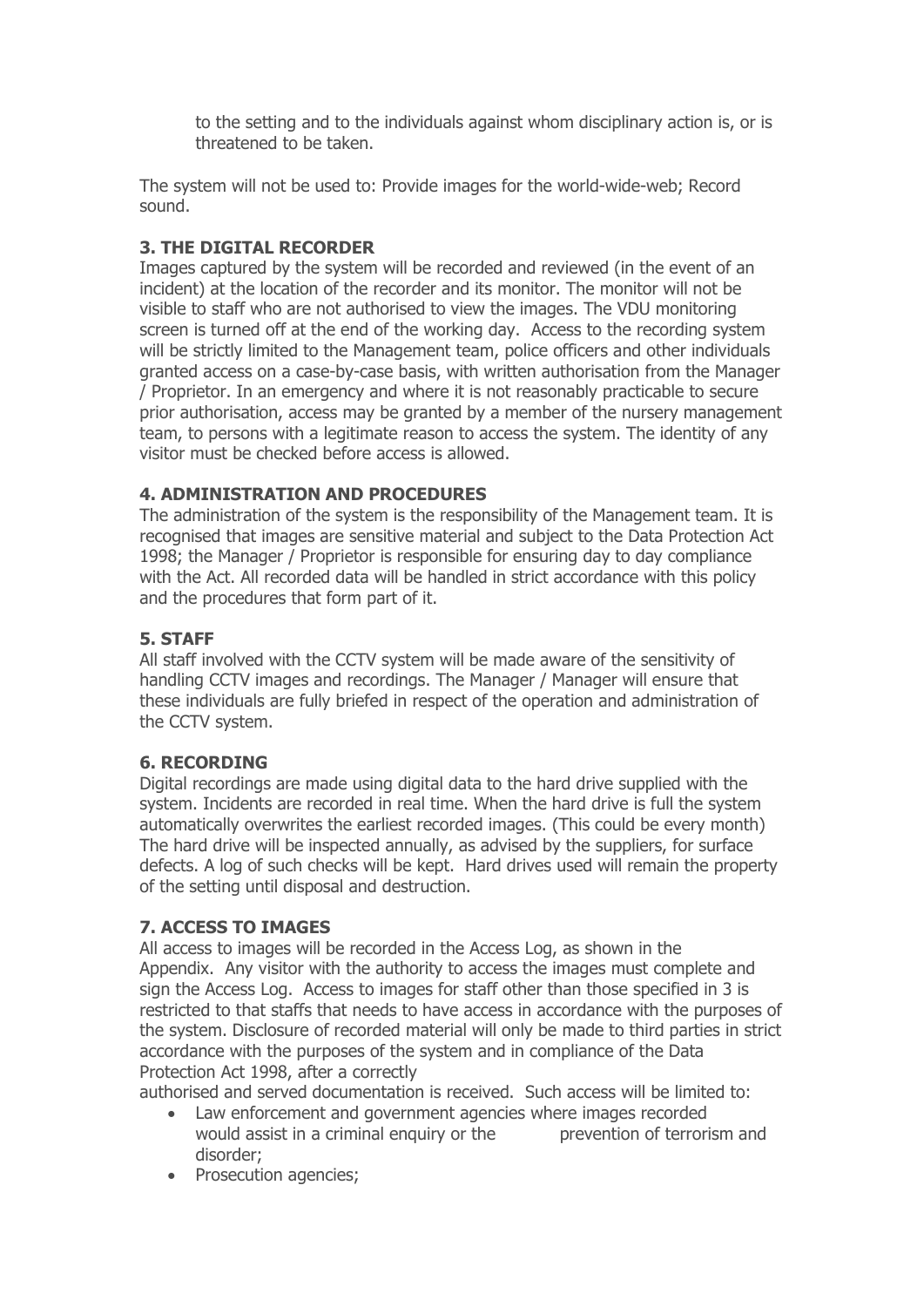- Relevant legal representatives;
- The media, where the assistance of the general public is required in the identification of a victim or a perpetrator of a crime;
- People whose images have been recorded and retained unless such disclosure would prejudice criminal proceedings;
- Emergency services in connection with the investigation of an accident.

## **8. ACCESS TO RECORDINGS BY A DATA SUBJECT**

Anyone who believes they have been filmed by a CCTV system is entitled to ask for a copy of the recording, subject to the prohibitions on access also covered by the Data Protection Act 1998. They must apply in writing to the Data Protection Officer, the request being accompanied by the fee of £100.00. A response will be provided promptly and in any event within twenty eight days of receiving the fee and the request. The Data Protection Officer has the right, according to the Act, to refuse a request for a copy of the images, particularly where such access could prejudice criminal proceedings.

### **9. REQUEST TO PREVENT PROCESSING**

An individual has the right to request the prevention of processing where this is likely to cause substantial and unwarranted damage to that person. Requests should be addressed to the Manager, who will provide a written response within 21 days, setting out their decision. Copies will be kept of the request and the decision.

#### **10. COMPLAINTS**

Should members of the setting have concerns or complaints about the operation of the system, they may follow the setting's Complaints Procedure, initially addressing their complaint to the Manager. Concerns relating to the Data Protection Act 1998 should also be addressed to the Manager. These rights do not alter the existing rights of members of the setting, or any other individuals under any relevant grievance or disciplinary procedures.

#### **11. COMPLIANCE MONITORING**

Upon request to the Management team, enquirers will be provided with:

- A copy of this policy
- A copy of the Complaints Procedure

The effectiveness of the system in meeting its purposes will be kept under review.

### **12. CCTV SYSTEM**

A list of the basic system checks required is detailed below:

- Checked (Date)
- By
- Date of
- Next Review

Notification of the system has been submitted to the setting and the next review date recorded. Cameras have been sited so that their images are clear enough to allow the police to use them to investigate a crime. Cameras have been positioned to avoid capturing images of persons not visiting the premises.

There are signs showing that a CCTV system is in operation visible to visitors to the premises. Contact details for the service provider are displayed. The recorded images from this CCTV system are securely stored, where access to them is limited to authorised persons only. The recorded images will only be retained until the system